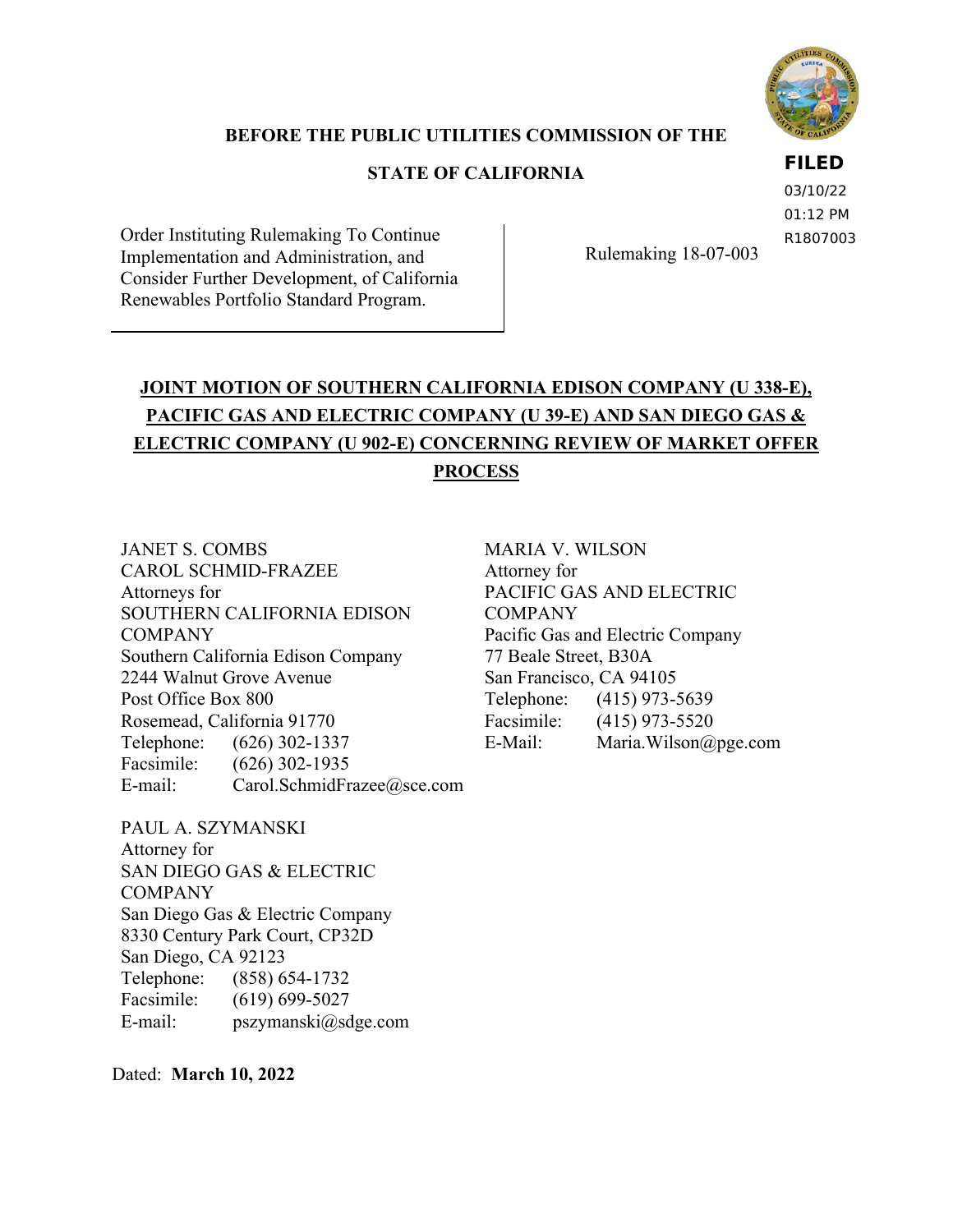#### **BEFORE THE PUBLIC UTILITIES COMMISSION OF THE**

## **STATE OF CALIFORNIA**

Order Instituting Rulemaking To Continue Implementation and Administration, and Consider Further Development, of California Renewables Portfolio Standard Program.

Rulemaking 18-07-003

# **JOINT MOTION OF SOUTHERN CALIFORNIA EDISON COMPANY (U 338-E), PACIFIC GAS AND ELECTRIC COMPANY (U 39-E) AND SAN DIEGO GAS & ELECTRIC COMPANY (U 902-E) CONCERNING REVIEW OF MARKET OFFER PROCESS**

### **I.**

#### **OVERVIEW**

Pursuant to Rule 11.1 of the California Public Utilities Commission's (Commission or CPUC) Rules of Practice and Procedure, Southern California Edison Company (SCE), Pacific Gas and Electric Company (PG&E), and San Diego Gas & Electric Company (SDG&E) (hereinafter referred to as Joint Investor-Owned Utilities or Joint IOUs), hereby request that the Commission issue a Ruling authorizing the Joint IOUs to seek review of the Market Offer Process through a Tier 3 Advice Letter submitted April 29, 2022, rather than through each of their Draft 2022 Renewables Portfolio Standard (RPS) Procurement Plans, as Decision (D.) .21-  $05-030$  contemplates, $\frac{1}{2}$  in order to assure that Market Offer Renewable Energy Credit (REC) sales can coincide with voluntary allocation deliveries, with deliveries commencing on January 1, 2023.

<sup>&</sup>lt;sup>1</sup> See, D. 21-05-030, p. 38.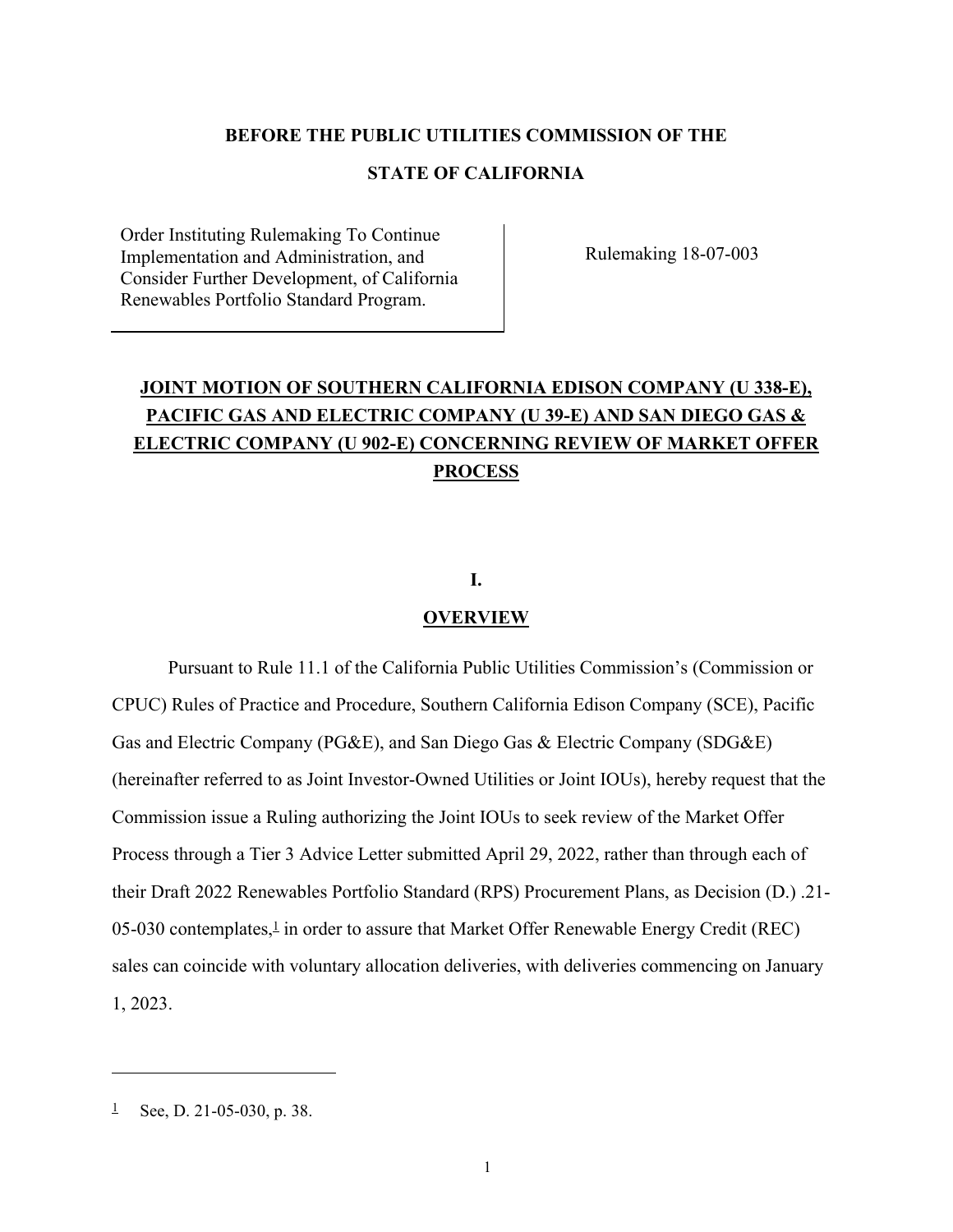# **THE COMMISSION SHOULD REVIEW AND APPROVE THE MARKET OFFER PROCESS THROUGH A TIER 3 ADVICE LETTER PROCESS, RATHER THAN THROUGH THE DRAFT 2022 RPS PROCUREMENT PLANS**

The Voluntary Allocation and Market Offer (VAMO) process contemplated in D.21-05- 030 establishes two separate but interrelated processes. The Voluntary Allocation process gives each Power Charge Indifference Adjustment (PCIA)- eligible Load Serving Entity (LSE) an option to take an allocation of the Joint IOUs' PCIA-eligible RPS portfolios in proportion to "their vintage, forecasted annual load share."2 When an LSE rejects some or all of their allocation, the rejected amount is the "[PCIA-eligible] RPS energy remaining after a Voluntary Allocation."3 When one or more LSEs reject some or all of their allocation, the PCIA-eligible RPS energy remaining will become available for sale. The IOUs must attempt to sell all PCIAeligible RPS energy remaining after a Voluntary Allocation by employing the second process contemplated in D.21-05-030, the Market Offer.<sup>4</sup> The Market Offer will likely function similar to a REC sales solicitation where IOUs offer for sale the remaining PCIA-eligible RPS energy created by LSEs rejecting some or all of their allocation. D.21-05-030 anticipates that deliveries for both the Voluntary Allocation and Market Offer processes will begin in 2023.5

# **A. D.21-05-030 SETS FORTH A SCHEDULE THAT MAY RESULT IN SOME VALUABLE RECS BEING VALUED AT ZERO STARTING ON JANUARY 1, 2023**

The schedule contemplated in D.21-05-030 will realistically result in a Market Offer process to begin sometime after approval of the IOU's 2022 RPS Procurement Plan in the first

<sup>2</sup> D. 21-05-030, OP 2(b), p. 63.

 $\frac{3}{2}$  D. 21-05-030, OP 3(a), p.64.

 $\frac{4}{1}$  D. 21-05-030, OP 3, p. 64.

 $\frac{5}{2}$  D. 21-05-030, OP 6, pp. 65-64.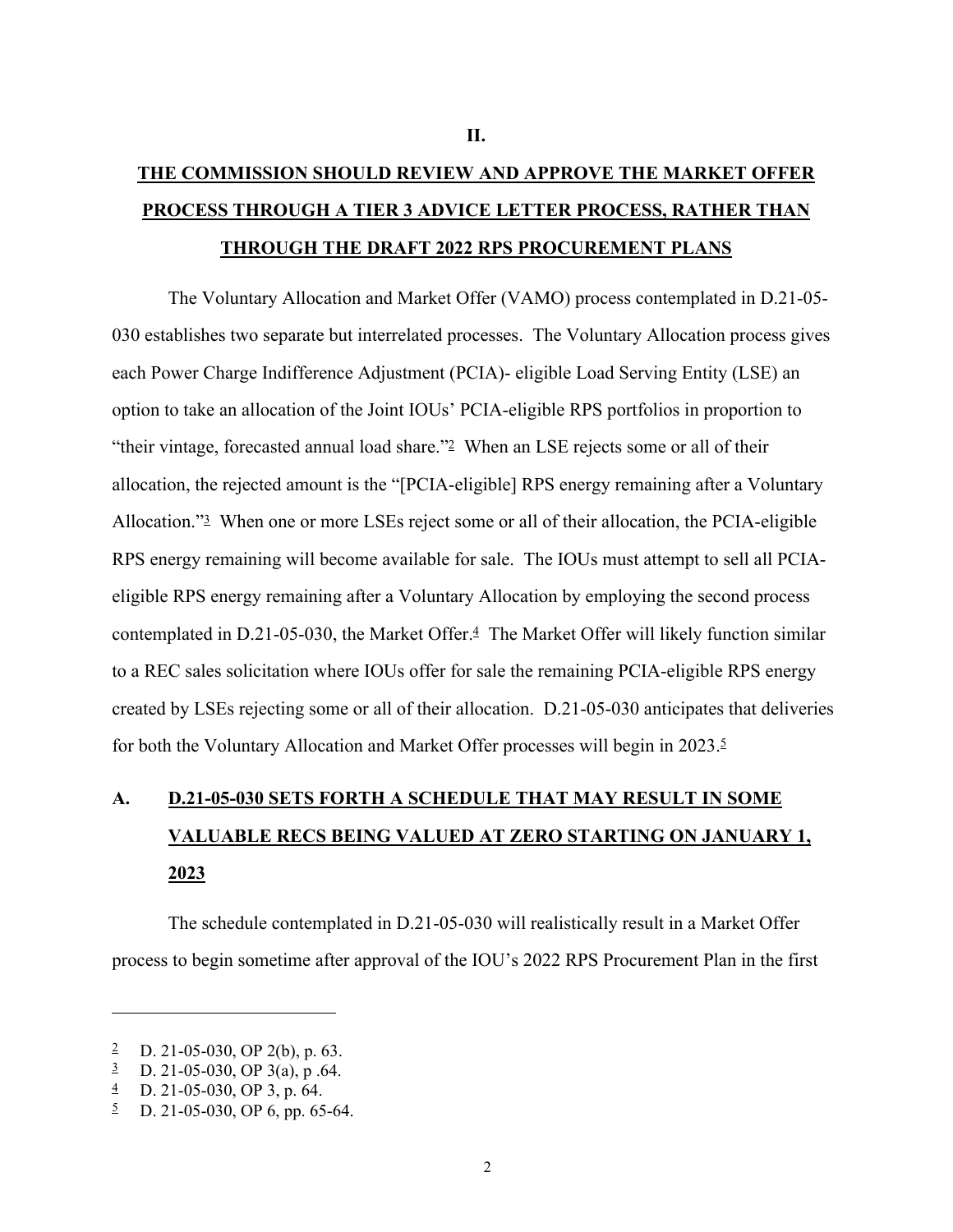quarter of 2023, resulting in deliveries sometime in mid-year 2023. This timing misses an opportunity to mitigate above market costs for any PCIA-eligible RPS energy remaining after Voluntary Allocations that could have otherwise been avoided if the Market Offer commenced sooner. Customers with PCIA cost responsibility pay the above market costs of the RPS portfolio through the PCIA rate, and IOU bundled service customers pay the costs of PCIAeligible resources in their bundled generation rates; thus, sales of excess resources benefits bundled and unbundled customers. As described below, timely implementation of Market Offer transactions on January 1, 2023 will further affordability for all customers through the creation of a revenue stream to offset those above-market costs.

The example in the table below compares the impact to above market costs for one REC of remaining PCIA-eligible RPS energy if it is either, (A) unsold or (B) sold in the Market Offer after Voluntary Allocations start delivery as contemplated on January 1, 2023.

**Table 1: Example Comparison of Above Market Cost of Sold and Unsold REC** 

| (A) Excess unsold in Market Offer         |           | (B) Excess sold in Market Offer           |       |
|-------------------------------------------|-----------|-------------------------------------------|-------|
| Contract Cost 1 MWh                       | \$100     | Contract Cost 1 MWh                       | \$100 |
| Revenue from Sale of 1 REC                | <b>SO</b> | Revenue from Sale of 1 REC                | \$15  |
| Above market costs for 1 MWh <sup>6</sup> | \$100     | Above market costs for 1 MWh <sup>2</sup> | \$85  |

A REC that is unsold, as is the case with example A, will result in above market costs that are \$100 because the REC could not be monetized. Alternatively, in example B, a REC that is sold in the Market Offer process creates revenue that will offset the above market costs of the REC, reducing above market costs to \$85, benefiting all customers.

While the example above contemplates only one REC, the excess that may be created in the early months of 2023 due to a lagging Market Offer, may be much more significant. Using the simple example above, scaled to a more realistic volume of unsold RECs, if 100,000 RECs

 $6$  This simple example does not contemplate revenues from sales of the RPS energy in the CAISO market.

<sup>7</sup> *See* fn. 6, *supra*.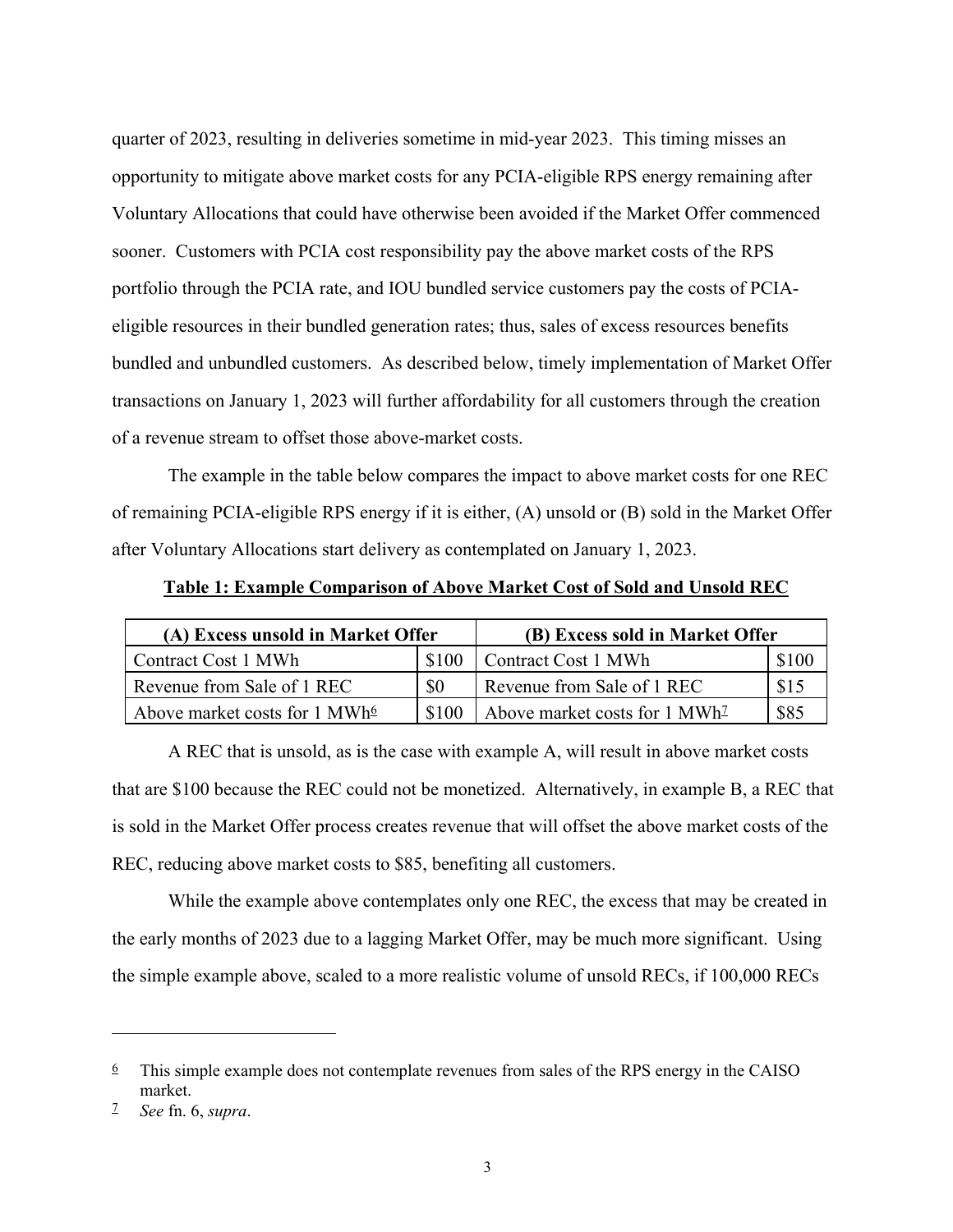are unsold, the contract costs that would become above market would equal \$10,000,000. However, if those 100,000 RECs were sold through a Market Offer at \$15, the above market costs would be reduced to \$8,500,000, creating savings for customers.

The process contemplated in D.21-05-030 intentionally omitted detailed requirements about the Market Offer process, leaving the RPS proceeding as the venue for the Commission to assess Market Offer proposals, which include refinements of how it is approved. Adjusting the Market Offer process proposal timeline will mitigate above market costs of RECs that were not elected in the Voluntary Allocation process to be sold through a Market Offer transaction.

# **B. A TIER 3 ADVICE LETTER REVIEW IS APPROPRIATE BECAUSE THE MARKET OFFER PROCESS WILL MIRROR THE REC SALES PROCESS WITH WHICH THE COMMISSION IS VERY FAMILIAR**

The Commission has reviewed the Joint IOUs' REC Sales processes in each of their RPS Procurement Plans beginning in 2017. While these REC Sales processes have evolved over the years, the Commission's decision on the most recent Procurement Plans has been relatively consistent, allowing for multiple solicitations each year starting within 10 days of the submission of the IOU's Final RPS Procurement Plan and for Tier 1 Advice Letter approval of REC Sales Agreements.<sup>8</sup> D. 21-05-030 orders the Joint IOUs to base their Market Offer processes "upon existing processes, rules, oversight requirements, and reporting requirements for REC solicitations previously approved in the Commission's RPS proceeding."9 Because the Commission has already issued orders approving these existing processes, rules, oversight requirements, and reporting requirements, it has determined that they are just and reasonable. The Tier 3 Advice Letter would merely indicate precisely how these existing processes, rules, oversight requirements, and reporting requirements would apply to the Market Offer process. As

<sup>8</sup> *See, e.g*., D. 22-01-004 and D.21-01-005 for the most recent 2020 and 2021 RPS Plans.

<sup>9</sup> D. 21-05-030, Ordering Paragraph 3 b.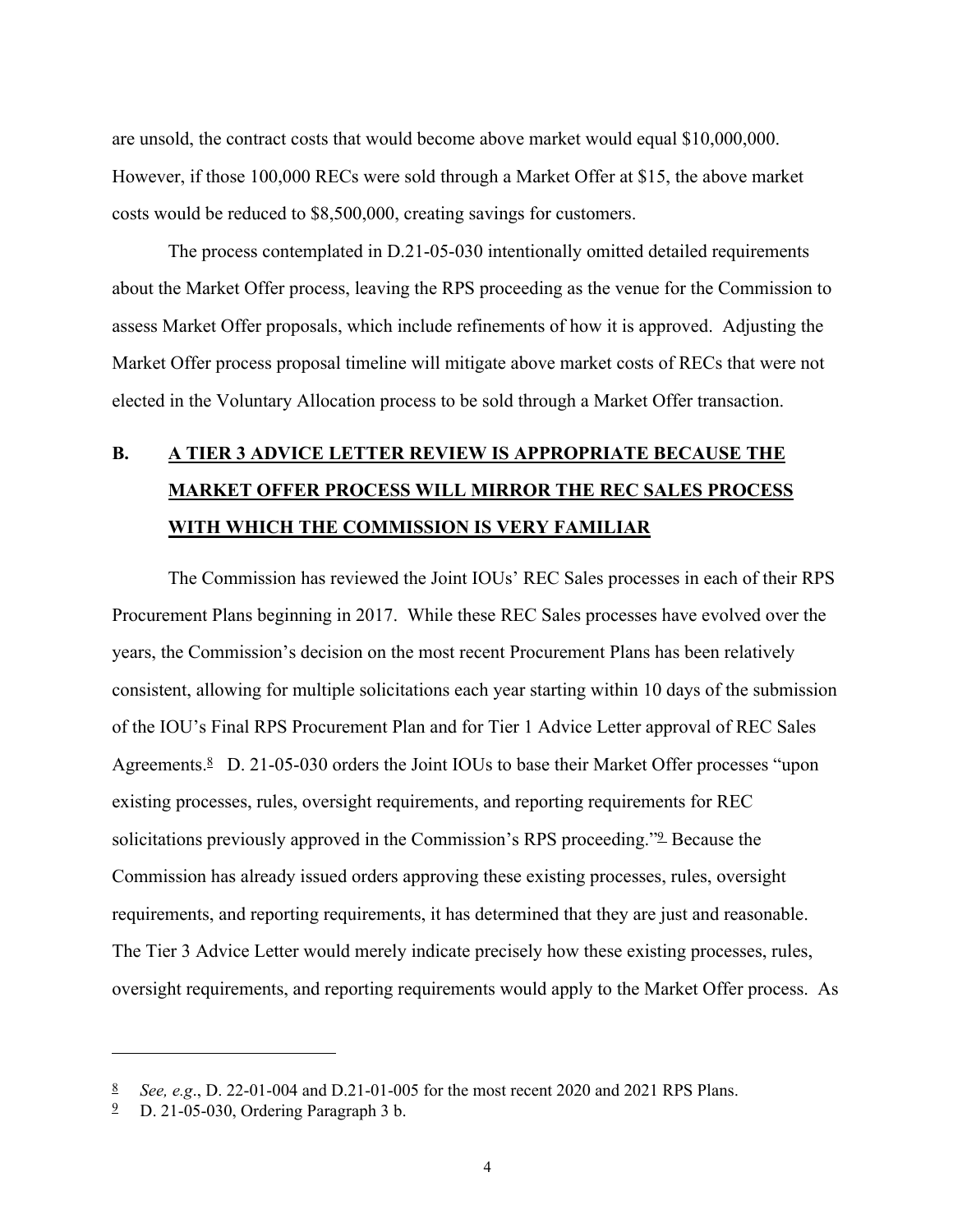a result, a Tier 3 Advice Letter process for review of the Market Offer REC Sales processes is appropriate.

### **III.**

#### **CONCLUSION**

The Joint IOUs respectfully request that the Commission promptly issue a Ruling authorizing the Joint IOUs to seek review of the Market Offer Process through a Tier 3 Advice Letter submitted April 29, 2022, rather than through their Draft 2022 RPS Procurement Plans, in order to assure that Market Offer REC sales can start delivery on January 1, 2023 to benefit bundled service and departing load customers by optimizing the IOUs' PCIA portfolios. A prompt Ruling will allow each of the IOUs to carry out the Commission's objective in implementing the new VAMO processes in a smooth and orderly fashion so that they can take effect on January 1, 2023, as the Commission has directed.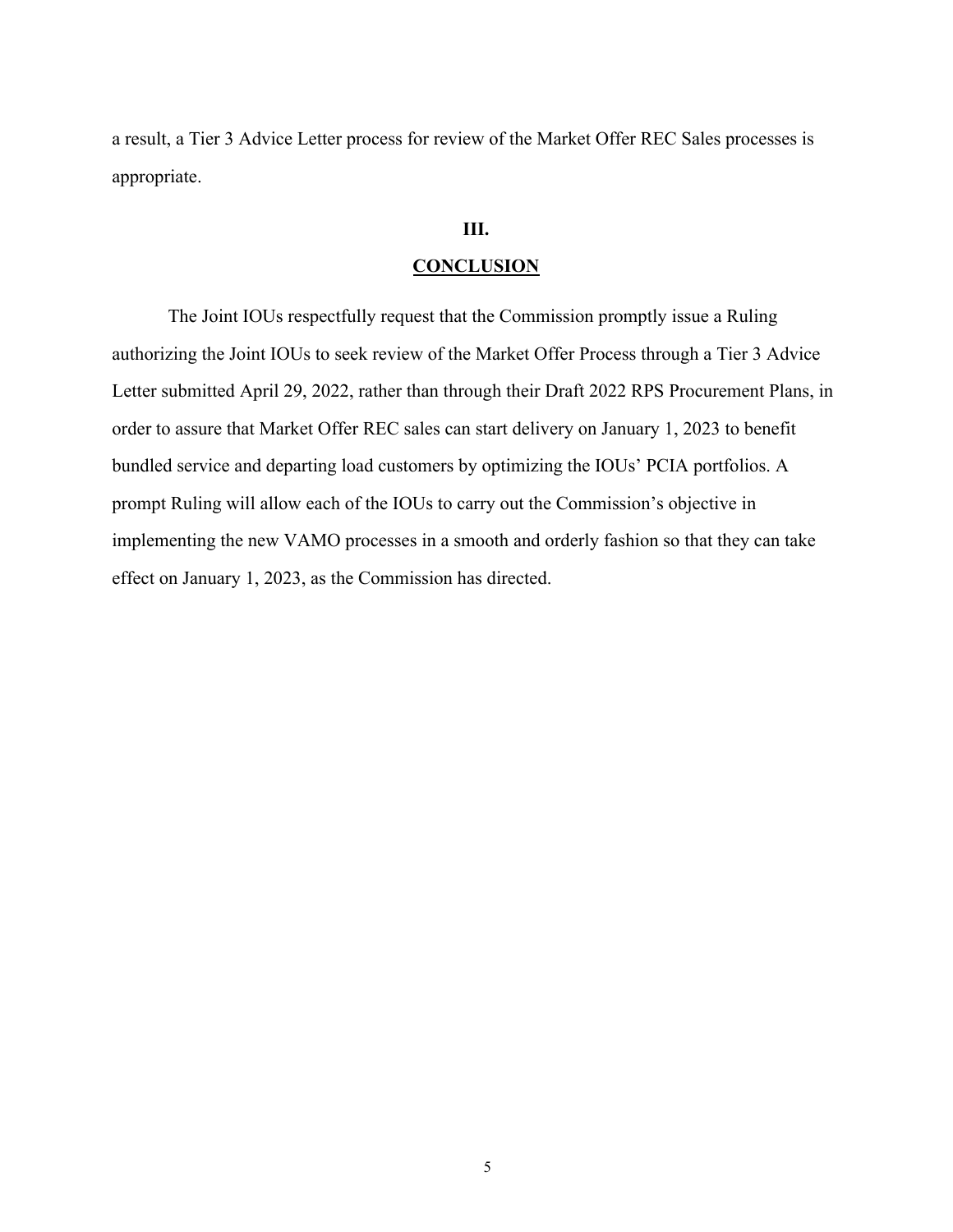Respectfully submitted,

### JANET S. COMBS CAROL SCHMID-FRAZEE

 */s/ Carol Schmid-Frazee* 

By: Carol Schmid-Frazee

Attorneys for SOUTHERN CALIFORNIA EDISON COMPANY

> 2244 Walnut Grove Avenue Post Office Box 800 Rosemead, California 91770<br>Telephone: (626) 302-1337  $(626)$  302-1337 Facsimile: (626) 302-1935 E-mail: Carol.SchmidFrazee@sce.com

March 10, 2022